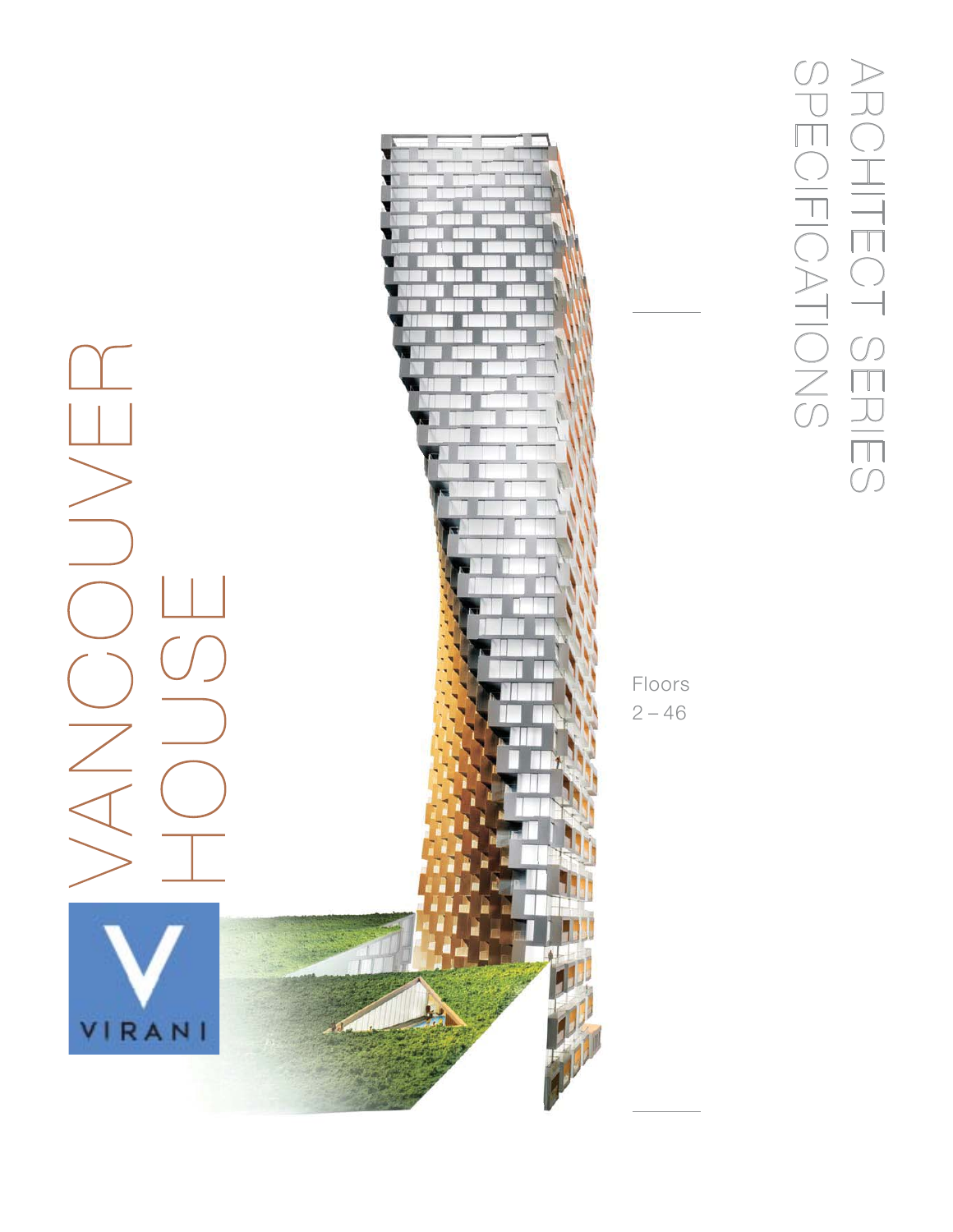

# Vancouver House Overview

| Number of Homes                  | 388 |
|----------------------------------|-----|
| Architect Series (Floors 2 - 46) |     |
| Studio/One Bedroom Flex          | 52  |
| One Bedroom                      | 121 |
| Two Bedrooms                     | 143 |
| <b>Three Bedrooms</b>            | 17  |
| Estates (Floors 47 - 57)         |     |
| Two Bedrooms                     | 20  |
| <b>Three Bedrooms</b>            | 28  |
| <b>Four Bedrooms</b>             | 2   |
| Penthouses (Floors 58 - 59)      | 5   |

| Number of Floors              | 59                       |
|-------------------------------|--------------------------|
| Overall height                | 515 feet                 |
| Lockers (Approximately 40 sf) | 389                      |
| Cellars (200 sf)              | 64                       |
| <b>Bicycle Stalls</b>         | 485                      |
| <b>Bicycle Lockers</b>        | 92                       |
| Parking                       | 7 levels<br>440 stalls * |
|                               |                          |

**\*Including a double garage for each subpenthouse and penthouse home**

# Beach District

**Applying the "Total Design" philosophy to an entire district and building on the success of Granville Island across False Creek, Vancouver House is not just an architectural breakthrough, but the active core of a new waterfront neighbourhood called the "Beach District". The concept is to create a diverse and lively zone for living and shopping with a new retail, hospitality, workspace, and cultural community. The Beach District will directly connect with a proposed greenway on top of the Granville Bridge, a panoramic walking and bike pathway to Granville Island and the retail and entertainment district along South Granville.** 

**Year-round destination with restaurants and cafes, one-of-a-kind shops and services, food carts, street celebrations and craft & farmers markets** 

**60,000 sf of Retail**

**80,000 sf of Office / Workspace**

## Public Art

**"Spinning Chandelier," by Vancouver artist Rodney Graham is a kinetic sculpture that will transform the vast, cathedral-like spaces under the Granville Bridge.** 

**A second installation of public art will also reside on the underside of the bridge, helping to enliven the nighttime streetscape of lower Granville Street – these are called 'light boxes.'**

#### Exterior

**High performance, triple-glazed curtain wall glazing system which reduces heating demand by approximately 34% and cooling by 28%, and drops noise transmissions by approximately 50%**

**Anodized aluminum balconies with copper-cladded wall and soffit accents**

# Structural Design

**High strength cast-in-place concrete structure**

**Horizontal post-tension cables, and vertical post-tension rods to reduce the internal and external forces of the tower**

**Wind design based on specialized wind tunnel study**

# Building Systems & Sustainability

**Vancouver House will be a showcase for leading edge sustainability features. The plan is to achieve LEED Platinum, the first for a residential highrise of this scale, including a linkage to Creative Energy's district energy system.** 

## Active Building Technologies

**Heat recovery ventilation Low temperature hydronic heating and cooling Standby generator set for base building backup Water conservation plumbing fixtures Highly efficient LED Lighting**

# Passive Building Features

**Vacuum-insulated composite wall panels custom-produced by Dow Corning, ensuring a comfortable living environment while reducing energy costs**

# Comfort & Wellness

**UV treated and carbon-filtered air purifiers**

**Drinking water faucet with reverse osmosis water filtration system which eliminates contaminates found in standard City water**

## Elevators

**Five centre opening elevators that use premium high-efficiency gearless traction technology offering ultra-high speeds, reduced power consumption, and smooth acceleration**

**The high-rise elevators are the fastest in Canada, with speeds up to 1,600 ft per minute**

#### Security

**Advanced biometric security systems**

**24-hour digital video recording surveillance of building entry points**

**Restricted floor access**

**Underground parkade panic buttons**

**Rough in for security system for each home**

# Technology

**Vancouver House will offer its residents a complimentary consultation to select a state-of-the-art technology package from the project's technology consultant one year prior to closing\*. \*Packages will be at an additional cost**

**One year free TV, phone and internet services**

**"One-Touch" master switch at front entry to conveniently turn off all lighting**

**Roller blinds with electric rough-in**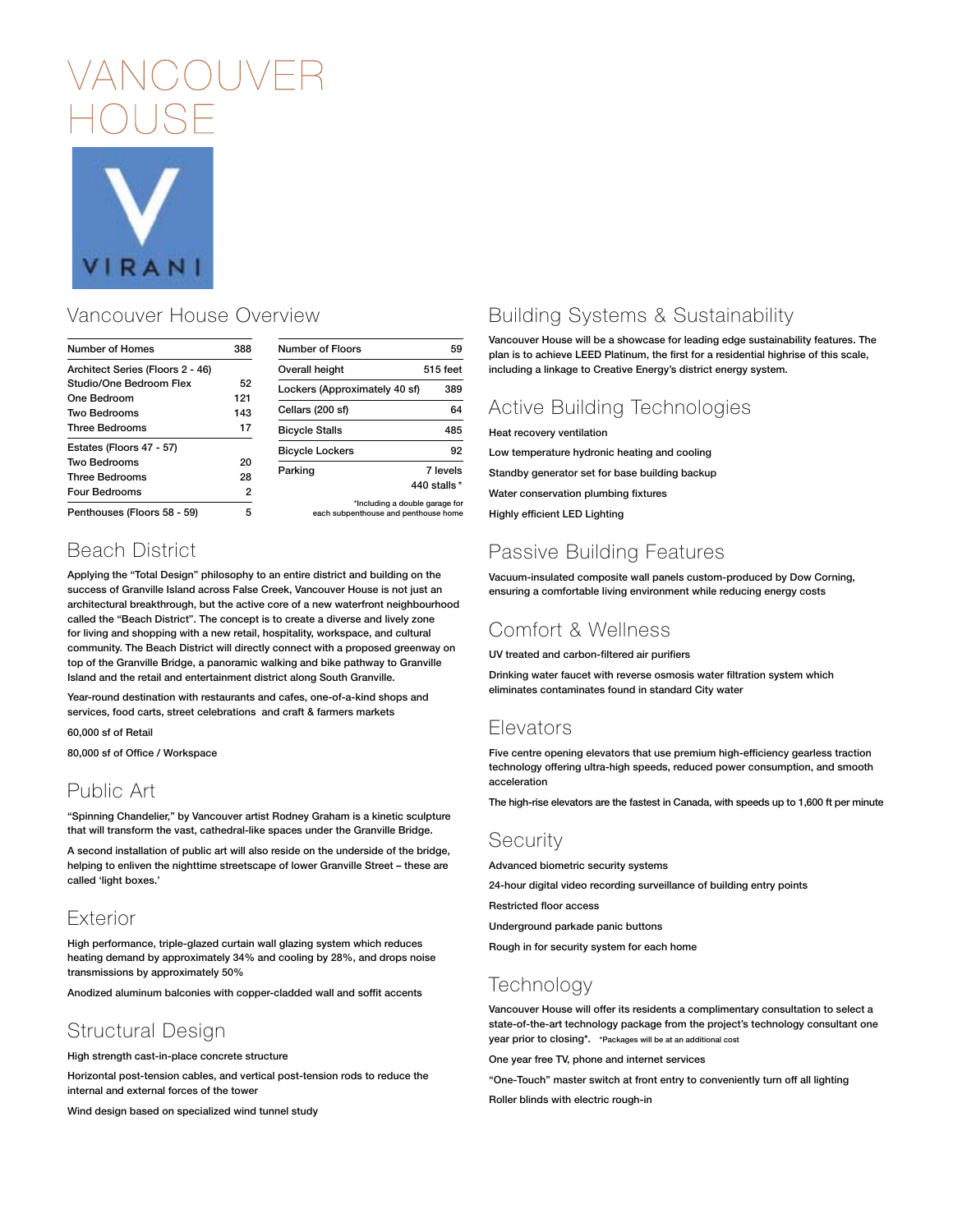#### Interiors

#### **Designed by Bjarke Ingels Group (BIG)**

**Vancouver House's interiors are conceived in deep relation to the overall architecture and materiality. The combination of cool and warm – created by the gray tones of the exterior panels coupled with copper dotting the balconies on the balconies of the South, West and East facades – imbues the project with a depth and personality that infiltrates the interior.** 

**Entrance door to homes are custom designed by BIG with hidden door handle (similar to a luxury car) created as a distinctive element. The door represents, for residents, a metallic vault, there to shut out the world beyond.**

**Overheight 8'10" ceilings in homes (7'6" in areas with drop ceilings)**

**Retractable electrical outlets hidden under upper cabinetry in kitchens**

**Generous balconies and terraces – twice as large as is typically allowed in Vancouver – double as outdoor living rooms. Many are lined with a copper feature wall or soffit that defines a jewel box in the sky. Terraces boast ceramic tiled flooring, rather than bare concrete**

**Furniture packages will be available within one year of the purchase of a home at Vancouver House**

#### **Kitchen**

| Corian (choice of white or dark grey)                                                           |
|-------------------------------------------------------------------------------------------------|
| Copper                                                                                          |
| Bianco Statuario marble optional upgrade                                                        |
| European matte-laminate cabinets (choice of white or dark grey)<br>Under mount cabinet lighting |
| 24" Miele PureLine EasyControl gas cooktop, 24" or 30"                                          |
| fridge/freezer and 18" or 24" dishwasher                                                        |
| 24" Miele PureLine EasyControl speed oven or;                                                   |
| 24" Miele PureLine EasyControl wall oven and Panasonic<br>microwave                             |
| European integrated hoodfan                                                                     |
| 36" fridge/freezer in 3 bedroom homes                                                           |
| Under counter wine fridge in 3 bedroom homes                                                    |
| Engineered wood in staggered pattern (choice of white oak or<br>grey oak)                       |
|                                                                                                 |

**Bathrooms**

| Countertops              | White quartz                                                                                 |
|--------------------------|----------------------------------------------------------------------------------------------|
| Vanity                   | European white matte-laminate vanity                                                         |
| <b>Floor/Wet Walls</b>   | Large format travertine                                                                      |
| Walls                    | White paint (except wet walls)                                                               |
| <b>Plumbing Fixtures</b> | Duravit toilet and sink, BIG-designed custom plumbing<br>fixtures by Kohler in chrome finish |
| Mirror                   | Surface mounted mirrored medicine cabinet with integrated<br>light fixtures                  |

Amenities & Services

**The Art Gallery Lobby establishes a clear material hierarchy beginning with the relationship to the exterior and architectural materiality – the cool colors of the exterior glazing frame inverts to the warm colors on the inside. The concrete structure is left exposed as an expression of the impressive structure. Within this simple yet expressive space are several sculptural inventions – the reception desk, the monumental stair, and the mailboxes – expressed as abstract black objects floating in space.**

**Library and resident's lounge with custom BIG-designed furniture**

**Golf simulator** 

**Landscaped terrace with outdoor seating, water feature and urban agriculture**

**25m heated outdoor pool with lounge area perfect for sunbathing**

**Access to a 10,000 sf state-of-the-art fitness facility**

**Access to a fleet of BMW vehicles including the latest i3 and i8 models**

**24-Hour concierge services trained by Fairmont Pacific Rim Hotel, ensuring a 5-star level of service**

**Two years of asset and rental management services** 

## World Housing

**World Housing specializes in finding and supporting families who make a living near the garbage dumps around cities in developing countries such as Cambodia.**

**Westbank has partnered with World Housing for the world's first one-to-one real estate gifting model. For every home purchased at Vancouver House, a home will be built for a family in need in some of the world's most deserving areas.** 

# Deposit Structure

**10% of the Purchase Price upon execution of Contract of Purchase and Sale**

**5% of the Purchase Price payable upon the later of (i) 30-days following receipt of an Amendment confirming the issuance of a building permit and a financing commitment, and (ii) the date that is 6-months after the Contract date**

**5% of the Purchase Price payable 1-year after the Contract Date, provided the Amendment has been delivered**

**5% of the Purchase Price payable 6-months after the date on which the sum above is payable, provided the Amendment has been delivered to the Purchaser**